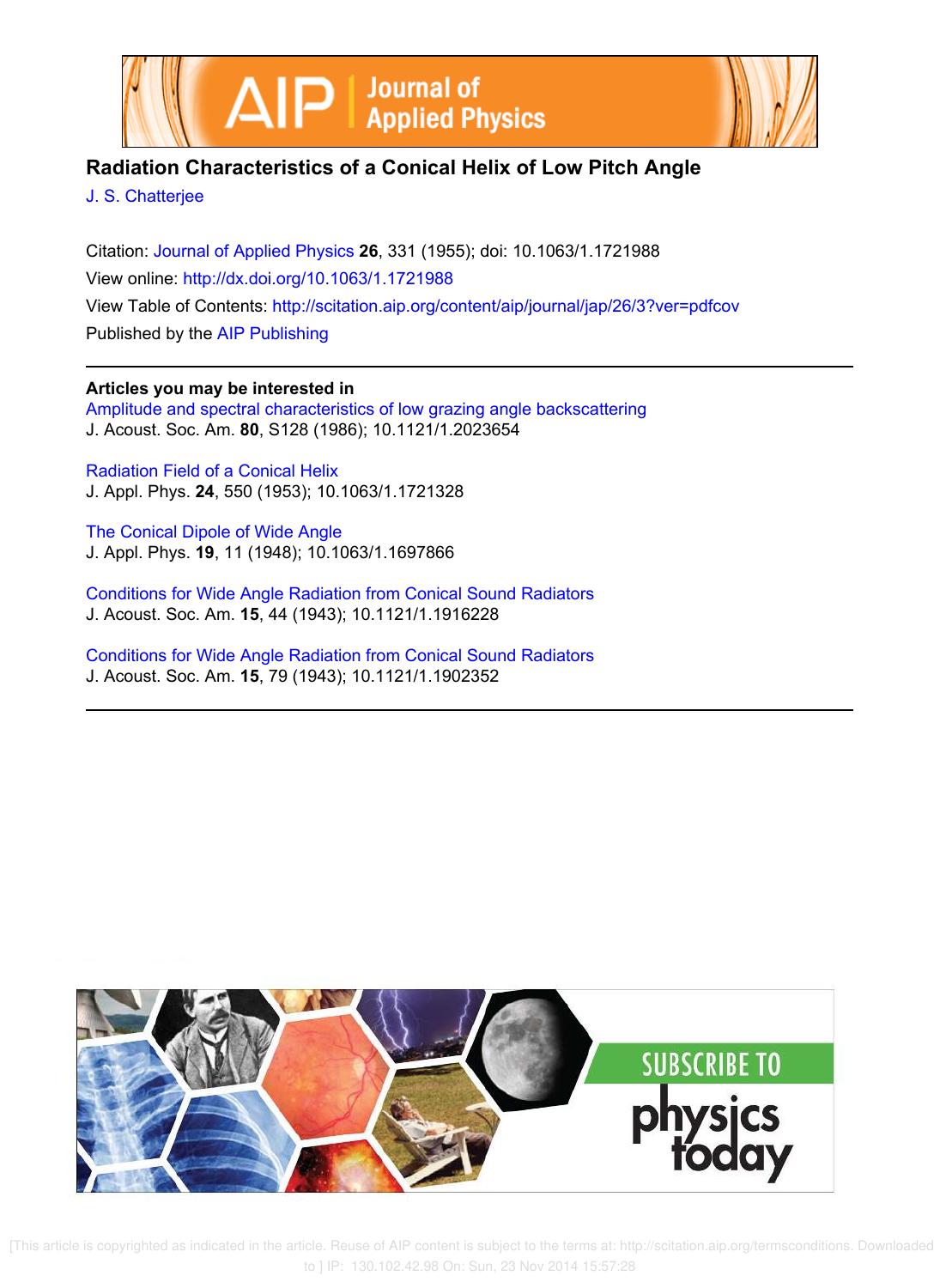# **Radiation Characteristics of a Conical Helix of Low Pitch Angle**

J. S. CHATTERJEE

*Institute of Radio Physics and Electronics, Calcutta University, Calcutta, India* 

(Received August 10, 1953)

The present work is an extension of the author's prior work on the radiation characteristics of and current distrihution in a conical helix, the helix used in the present case having a pitch angle much lower than of that studied previously. In this case the condition of the phase velocity adjusting itself automatically to maintain maximum directivity condition (which enables the radiation to be confined in the axial mode over a large band of frequencies) does not hold. Nevertheless the major fraction of energy could be radiated in the axial direction when the geometry of the helix and the distance of the apex from the ground were properly chosen, the conical helix together with the ground being regarded as tapered transmission lines (with the ground as one and the helix wire-with the distance of its elements from the ground line increasing continually,-as the other line).

Measurements of the field intensity and the current distribution were made in the frequency range of 100 Me/sec to 500 Me/sec with a conical helix antenna arrangement as follows. The helix was of six turns, the radius increasing uniformly from 5 cm at the apex to 65 em at the base within an axial distance of 60 em. The apex of the helix was placed at a distance of 17.5 cm from the "ground" provided by a 6-ft square copper netting of close mesh. It was found that within the range of frequency measured the major fraction of the energy was radiated in the axial direction. Theoretical expressions for  $E_{\phi}$  and  $E_{\theta}$  were derived by assuming a linear current distribution, and the calculated radiation patterns were found to agree with the experimentally determined ones.

# **1. INTRODUCTION**

A CYLINDRICAL helix is known to act as an efficient antenna when the length of one turn of the helix is comparable with the wavelength. Depending upon the ratio of the diameter to wavelength and pitch angle, the helix can radiate in three different modes. When the helix is conical, instead of cylindrical, its radiation characteristics change markedly. This has been studied<sup>1</sup> by the author for the case of a conical helix with pitch angle of 6°. It was found that when the base was near the ground and the feed was at the apex, the axial mode of radiation could be maintained over a band width much greater than one octave. Further, depending upon the limitations imposed by the practical difficulty of obtaining the smallest radius at the apex of the helix the band width can be increased to any desired extent.

In both the cylindrical and conical helices studied the maintenance of the axial mode of radiation over a large band width is due to the fact that the phase velocity along- the helical conductor so adjusts itself automatically, that the condition of maximum directivity along the axis holds.2 Further, in all these antennas, the "ground" plane is provided by a small conducting sheet placed very close to the helix, the "ground" serving as a launching device rather than as an image plane.

In this present paper we will describe the results of investigations on the radiation characteristics of a conical helix with pitch angle much lower than that studied above. The pitch angle, in fact, is so low that the condition of automatic adjustment of phase velocity does not hold. Further, the "ground" plane is made sufficiently large to allow the image to be well formed. Under such conditions the helix, mounted with its apex at a small appropriate distance above the "ground" plane, was found to radiate in the axial direction over a frequency range 5: 1, which is much higher than the range for the conical helix previously considered.

In the next section will be described the results of experiments made on the determination of the polar diagram and the charge distribution along the length of such a conical helix of low pitch angle. Analysis for theoretical determination of the radiation pattern will then follow.

## 2. **EXPERIMENTS WITH THE CONICAL HELIX**

The conical helix used had the following dimensions. It was made of  $\frac{5}{32}$ -in. brass rod and had 6 turns. The radius at the apex was 5 cm and increased uniformly to 65 cm at the base within a height of 60 cm. A copper wire netting (40 per in., 6 ft square) provided the "ground." The apex of the helix was at a distance of 17.5 cm from the ground plane. It was excited by a



FIG. 1. Illustrating the method of feeding energy to the conical helix with respect to "ground."

<sup>&</sup>lt;sup>1</sup> J. S. Chatterjee, J. Appl. Phys. 24, 550 (1953).<br><sup>2</sup> J. D. Kraus. Proc. Inst. Radio Engrs. 37, 263 (1949).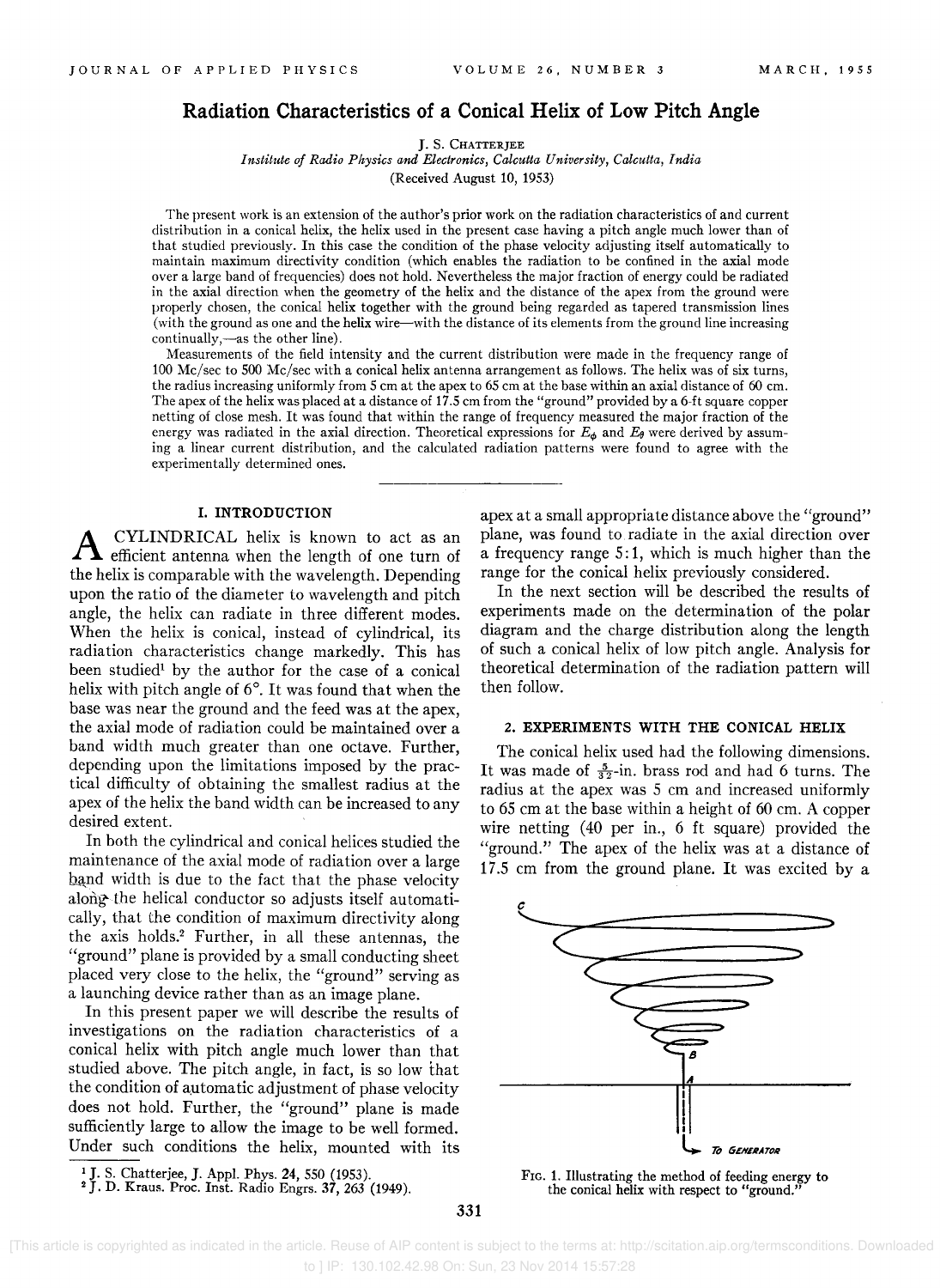

*o·* co-axial feeder, the outer conductor of which was connected to the ground plane and the inner to the apex as shown in Fig. 1. For the purpose of field measurements the helix system was mounted 12 ft above the floor level with the axis horizontal.

# Measurement of Electric Field

The vertical and horizontal components of the electric field were measured with a small dipole placed at a (a) distant point and at the same height as the axis of the helical antenna. The polar diagrams obtained for a number of frequencies in the range 100 Mc to 500 Mc are shown in Fig. 2. The frequencies were fairly closely spaced and it was unlikely that the radiation patterns deteriorated in any of the intermediate frequencies. This is because the radiation patterns were not found to change markedly in form from one frequency to the next.

### Measurement of Charge Distribution

The charge distribution was measured by coupling (b) capacitively a small probe to different parts of the helix conductor. The charge distribution for a number of frequencies in the range 100 Mc-500 Mc are shown in Figs. 3 and 4. The polar diagrams show that over a large range of frequencies the major fraction of the energy is radiated in the axial direction.

The following points may be noted from the charge distribution curves.

(a) The current is gradually attenuated along the helix and, for frequencies higher than 220 Mc, the current is completely attenuated at the end becoming entirely progressive. The charge and current distribu- (e) tions in this case are identical.

> (b) For frequencies lower than 220 Mc, the current is not completely attenuated at the end and hence there is reflection. There are thus standing waves at the end of the helix due to which polar diagrams may be expected to be different from the case when only progressive current exists. If, however the reflected wave is not strong, its effect at the input end is negligible since it is further attenuated as it travels backwards.

> (c) It follows from (a) that the helix presents a constant impedance at the input for all frequencies

#### 3. THEORETICAL ANALYSIS

We shall derive expressions for the radiation field in the  $\theta$  plane for the case when only progressive current is present. The radiation field for the general case can  $\frac{F(z)}{F(z)}$  (c)  $\frac{F}{E}$  and  $\frac{F}{E}$  radiation patterns of the capital belity

 [This article is copyrighted as indicated in the article. Reuse of AIP content is subject to the terms at: http://scitation.aip.org/termsconditions. Downloaded to ] IP: 130.102.42.98 On: Sun, 23 Nov 2014 15:57:28

FIG. 2. (a)  $E_{\phi}$  and  $E_{\theta}$  radiation patterns of the conical helix shown in Fig. 1. Frequency, 100 Mc/sec. (b)  $E_{\phi}$  and  $E_{\theta}$  radiation pattern of the conical helix shown in Fig. 1. Frequency, 220 Mc/ sec. (c)  $E_{\phi}$  and  $E_{\theta}$  radiation pattern of the conical helix shown in Fig. 1. Frequency, 300 Mc/sec. (d)  $E_{\phi}$  and  $E_{\theta}$  radiation pattern of the conical helix in Fig. 1. Frequency, 400 Mc/sec. (e)  $E_{\phi}$  and  $E_{\theta}$  radiation patterns of the conical helix shown in Fig. 1. Fre-(e)  $\frac{qu}{\cos 500 \text{ Mc/sec.}}$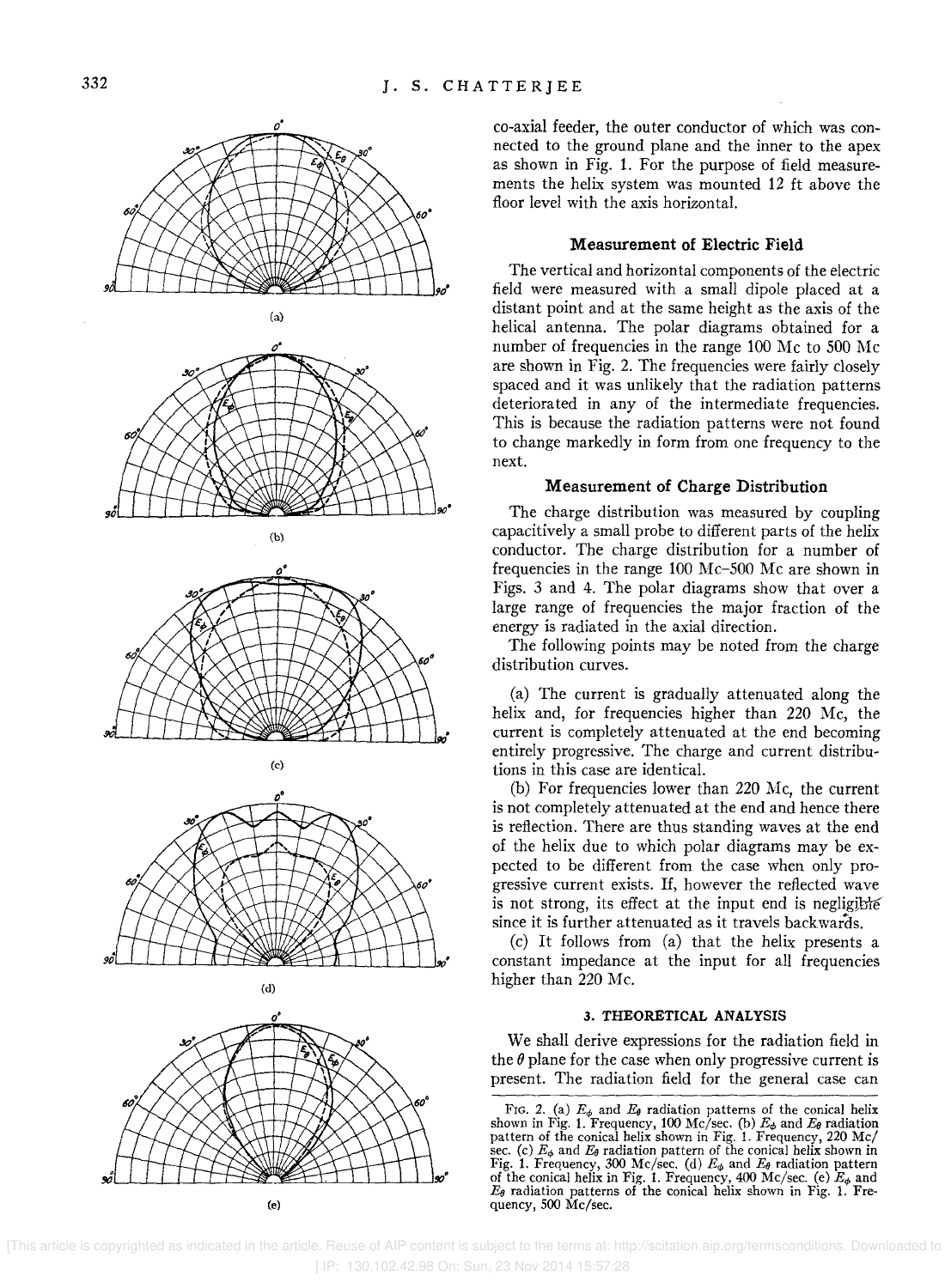be obtained by adding the field produced by the reflected wave in correct phase.

The field at a distant point consists of the following components: (a) field of the helix  $BC$  (Fig. 1), (b) field of the image of the helix, (c) field of the length  $AB$  (Fig. 1), and (d) field of the image of (c).

We will calculate the fields separately for each of the above components and add them vectorially to get the total radiation field.

The electric field<sup>3</sup> at the distant point is given by

$$
E = \frac{j\omega\mu_0}{4\pi R} \int \left[ \mathbf{r}_0 \times (\mathbf{r}_0 \times \mathbf{s}_0) \right] I e^{-j\beta R} ds, \tag{1}
$$

where  $\omega$ = angular frequency,  $\mu_0$ = the absolute permeability of space, *ds=an* element of the helix conductor carrying a current  $I$ ,  $R=$  distance from the elements *ds* of the point at which electric field is to be calculated,  $r_0$ = the unit radial vector in a spherical co-ordinate system  $(r, \theta, \phi)$  with the helix at the origin,



FIG. 3. Charge distribution along the length of the conical helix shown in Fig. 1. The zero point of the abscissa is at  $B$ . Excitation frequency, (a)  $100 \text{ Mc/sec}$ , (b)  $220 \text{ Mc/sec}$ .

and  $s_0$  = the unit vector along the axis of the helix conductor.

To calculate the field of the helix we first calculate the field for one of the turns and then combine the fields of all the turns. This is possible if the phase . "elocity along the helix is known.

The equation of the form of a simple conical helix in cylindrical coordinates is given by

$$
a = a_0(1 + k\phi), \tag{2}
$$

where  $a$ = the distance of an element from the axis. Also

or

$$
dz = a \tanh \phi, \tag{3}
$$

$$
z = \int_0^{\phi} a_0 (1 + k\phi) \tan \alpha d\phi
$$
  
=  $a_0 \tan \alpha (1 + \frac{1}{2}k\phi)\phi$ ,

where  $\alpha$ = the inclination of an element of the antenna with the horizontal plane and is constant. From the

<sup>3</sup>R. W. P. King, *Electromagnetic Engineering* (McGraw-Hill Book Company, Inc., New York, 1945), Vol. I, p. 271.



FIG. 4. Charge distribution along the length of the conical helix shown in Fig. 1. The zero point of the abscissa is at  $B$ . Excitation frequency, (a) 300 Me/sec, (b) 400 Me/sec, (c) 500 Me/sec.

helix geometry it follows that for the *mth* turns,

$$
ds = a_m(1 + k_m \phi), \tag{5}
$$

$$
s = a_m \sec \alpha (1 + \frac{1}{2} k_m \phi) \phi, \tag{6}
$$

where  $s =$  length of helix conductor from 0 to  $\phi$ . The distance of an element *ds* in the mth turn from the distant point is given by (Fig. 5) where  $z_m$  and  $a_m$  are the values of z and  $a$  at  $\phi = 0$  in the *m*th turn, and  $k_m$ is the value of *k* when the equation of the helix is written such that  $\phi=0$  at the center of mth turn.

$$
R_m = R_0 - (z_m + z) \cos\theta - a \sin\theta \cos\phi
$$
  
=  $R_0 - z_m \cos\theta - a_m \tan\alpha\phi (1 + \frac{1}{2}k_m\phi) \cos\theta$   
-  $a_m(1 + k_m\phi) \sin\theta \cos\phi$ , (7)

The current falls off exponentially along the helical conductor. For simplicity of calculation it is, however, assumed that the current is constant over a turn and then changes by appropriate amount in the next adjacent turn. Thus, the current in the mth turn is given by

$$
I = I_m' e^{-j\nu_m} e^{-j\beta s}, \tag{8}
$$

where  $I_m'$  is the value of current at  $\phi = 0$  in the *mth* turn and  $\nu_m$  is the phase difference between the center of *m*th turn and current at the input.



FIG. 5. Illustrating the calculation of the distance from a point in the far zone, of an element *ds* of a loop of the helix with reference to the distance of the same point from the origin.

(4)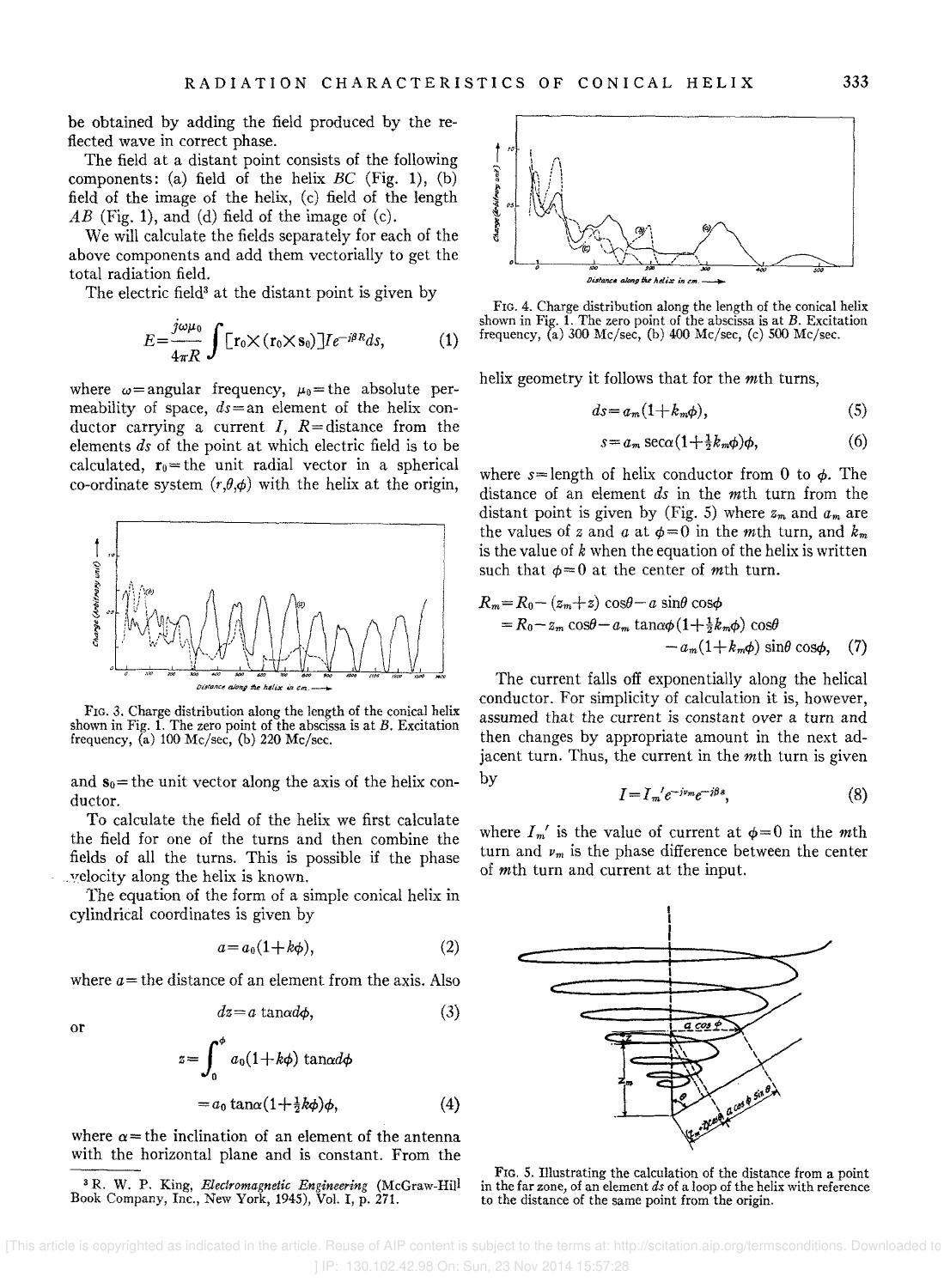Substituting Eqs. (8) and (5) in Eq. (1),

$$
E_m = \frac{j\omega\mu_0}{4\pi R_0} \int \left[ -\phi s_\phi - \theta s_\theta \right] I_m' e^{-j\nu_m} e^{-j\beta R_m}
$$
  
 
$$
\times a_m (1 + k_m \phi) \sec \alpha \left[ d\phi \right]. \tag{9}
$$

In this equation we have replaced  $R_m$  by  $R_0$ , except in the phase term. The direction cosines between  $s_0$  and the  $\phi$ ,  $\theta$ , spherical coordinate axes are given by

$$
S_{\phi} = \cos\alpha \bigg[ \cos\phi + \frac{k_m \sin\phi}{1 + k_m \phi} \bigg],\tag{10}
$$

$$
S_{\theta} = -\cos\alpha \cos\theta \left[ \sin\phi - \frac{k_m \cos\phi}{1 + k_m \phi} \right] - \sin\alpha \sin\theta. \quad (11)
$$

Substituting Eqs. (7) and (10) in Eq. (9) and rearranging terms, the component of the electric field at the distant point for the  $m$ th turn is given by

$$
E_{\phi}{}^{m} = -\frac{j\omega\mu_{0}e^{-j\beta R_{0}}}{4\pi R_{0}} a_{m}I_{m}e^{-j\nu_{m}}e^{j\beta z_{m}\cos\theta}
$$
\n
$$
\times \int_{-\pi}^{+\pi} \left\{ \left\{ \cos\phi(1+k_{m}\phi) + k_{m}\sin\phi \right\} \right.
$$
\n
$$
\times \exp{-j(\beta a_{m}\sec\alpha - \beta a_{m}\tan\alpha\cos\theta)}\phi
$$
\n
$$
\times \exp{-j(\beta a_{m}\sec\alpha - \beta a_{m}\frac{k_{m}}{2} \tan\alpha\cos\theta)}\phi^{2}
$$
\n
$$
\times \exp(\delta j\beta a_{m}\sin\theta\cos\phi)
$$
\n
$$
\times \exp(j\beta a_{m}k_{m}\sin\theta\cos\phi)\right] d\phi. (12)
$$

We introduce the following abbreviations,

$$
E_0 = \frac{j\omega\mu_0 I_0 \exp(-j\beta R_0)}{4\pi R_0},
$$
  
\n
$$
g_m = \beta a_m \sec\alpha,
$$
  
\n
$$
b_{\theta m} = \beta a_m \tan\alpha \cos\theta,
$$
  
\n
$$
D' = \beta a_m \sec\alpha - \frac{k_m}{2} a_m k_m \beta \tan\alpha \cos\theta = D - \delta,
$$
  
\n
$$
\rho_{\theta m} = \beta a_m k_m \sin\theta,
$$
  
\n
$$
d_{\theta m} = \beta a_m \sin\theta,
$$
  
\n
$$
\eta_{\theta m} = \beta z_m \cos\theta,
$$
  
\n
$$
I_m'/I_0 = I_m.
$$
  
\n(13)  
\nSince  $D'$  is small and  $\phi^2 \leq \pi^2$ , we put

 $\exp(-jD'\phi^2) \div (1 - jD'\phi^2)$ .

Further, since 
$$
p_{\theta m}
$$
 is very small except near  $\theta = \pi/2$  and  $\phi = \pi$ , we put

$$
\exp(j p_{\theta m} \phi \cos \phi) \div 1. \tag{15}
$$

We also note that

$$
\exp(j d_{\theta m} \cos \phi) \sum_{-\infty}^{+\infty} \gamma^n J_n(d_{\theta m}) \exp(j n \phi, \qquad (16)
$$

where  $J_n(d_{\theta_m})$  is the *n*th root of the Bessel function for the argument  $d_{\theta m}$ .

Using (14), (15), and (16), and neglecting  $k_m D' \phi^2$ and  $k_m \overline{D' \phi^3}$ , the field  $E_{\phi h}$  due to helix alone is obtained by carrying out the integration in Eq.  $(12)$  and is given by

$$
E_{\phi h} = -E_0 \sum_{m=1}^{N} a_m I_m e^{-j\nu_m} e^{j\eta_{\theta m}} \sum_{-\infty}^{+\infty} j^n J_n(d_{\theta m})
$$
  
\n
$$
\times \left[ \left\{ (1 - j k_m) \frac{\sin x \pi}{x} + k_m \left( -j \frac{\cos x \pi}{x} + j \frac{\sin x \pi}{x^2} \right) - j D' \left( \pi^2 \frac{\sin x \pi}{x} + \frac{2\pi \cos x \pi}{x^2} - \frac{2\sin x \pi}{x^3} \right) \right\}
$$
  
\n
$$
+ \left\{ (1 + j k_m) \frac{\sin y \pi}{y} + k_m \left( -j \frac{\cos y \pi}{y} + j \frac{\sin y \pi}{y^2} \right) - j D' \left( \pi^2 \frac{\sin y \pi}{y} + 2 \pi \frac{\cos y \pi}{y^2} - \frac{2\sin y \pi}{y^3} \right) \right\}, \quad (17)
$$

 $x = n - g_m + b_{\theta m} + 1 = \nu + 1$ .

where

$$
y = n - g_m + b_{\theta m} - 1 = \nu - 1.
$$
 (18)

Putting

$$
j\pi \frac{\cos x\pi}{x} + j \frac{\sin x\pi}{x} = f_x, \tag{19}
$$

$$
\frac{\sin x\pi}{x} + 2\pi \frac{\cos x\pi}{x^2} - \frac{2\sin x\pi}{x^3} = F_x,\tag{20}
$$

the total field due to the real source and image is given by

$$
E_{\phi} = E_{0} \sum_{m=1}^{N} a_{m} I_{m} \exp(-j \nu_{m}) \sum_{-\infty}^{+\infty} j^{n} J_{n}(d_{\theta m})
$$
  
\n
$$
\times \left[ \left\{ (1 - j k_{m}) \left( \frac{\sin x' \pi}{x'} e^{-j \eta_{\theta m}} - \frac{\sin x \pi}{x} e^{j \eta_{\theta m}} \right) + (1 + j k_{m}) \left( \frac{\sin y' \pi}{y'} e^{-j \eta_{\theta m}} - \frac{\sin y \pi}{y} e^{j \eta_{\theta m}} \right) + k_{m} \left( (f_{x'} + f_{y'}) e^{-j \eta_{\theta m}} - (f_{x} + f_{y}) e^{j \eta_{\theta m}} \right) - j D \left( (F_{x'} + F_{y'}) e^{-j \eta_{\theta m}} - (F_{x} + F_{y}) e^{j \eta_{\theta m}} \right), \quad (21)
$$

[This article is copyrighted as indicated in the article. Reuse of AIP content is subject to the terms at: http://scitation.aip.org/termsconditions. Downloaded to 1 IP: 130.102.42.98 On: Sun. 23 Nov 2014 15:57:28

 $(14)$